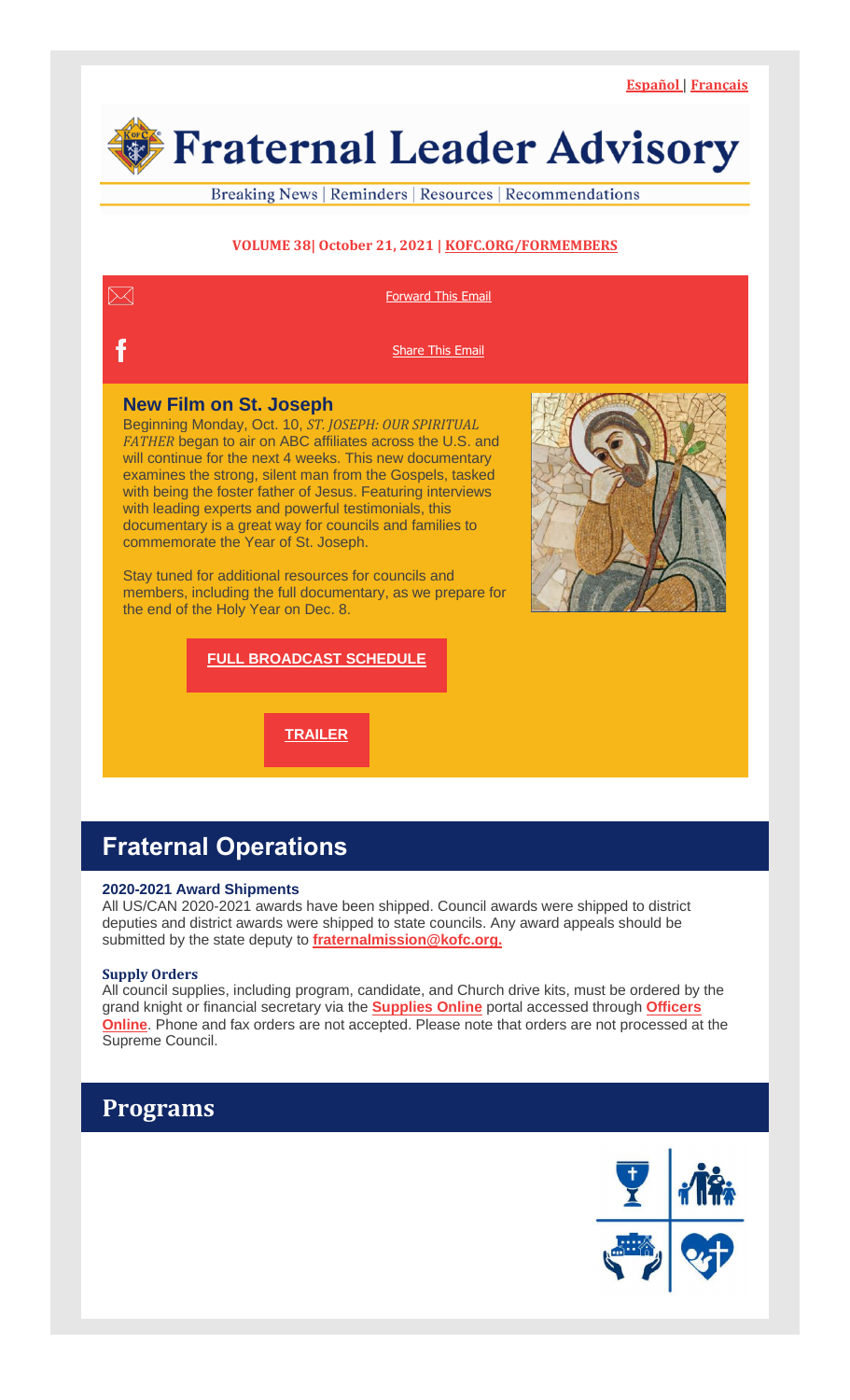#### **Proper Family of the Month Submissions**

Many local council submissions for Family of the Month on the Fraternal Programs Report Form #10784 are incomplete. All councils should ensure that fields such as name (first and last), address and month and filled out entirely.

### **Programs to Begin Planning:**

- **Keep Christ in Christmas** Start planning Keep Christ in Christmas programs, whether it is a Poster Contest, a tree lighting, or a Las Posadas celebration. **[Learn](https://r20.rs6.net/tn.jsp?f=001Dhi7GroBV5h7UHWZFjG37pXcoiB9CpLDmvWXO4eENq8QK6kdz--LsQHNOmrOTJNzwkd7FtnnOeaLUI_7NNJnKwOECE0upDanlcks0esS57KBbrLWDjgP38oe4VhrA7SZP7KAOCLuriKAmw85nQO5jRgQO0swg65fqYqFP1ZBuRFZTcjzT7iQB-Cbpb_NItzdxjbBrvd30I20TB9fTG-q727g9Fc4ieLK0fO7ntg3K0xt-ITDvpH8o9lLdFJ8O_NJp6ycvQYegASVWgyPZoWwlysx8bev3Jdr-y4cUhNql4lmsEhtGLiktPWKmQAAyBKcYC4WbwA0W70cyZrTrBm7QBHzvaX9Ae_a24SdceeH7UF5uLuv94VIcOhvb3Pinw1TqN0vMxCwIkA=&c=hkthso5bFLpDV2g_q7681p_ourSpJ33f95kovd0zGWBDYdfqxwVkXQ==&ch=RuxiM5ZlLN5XvcFCPcVzE7X4gJQgNv2LymrtuL6eO4vyuuAGVgMGqA==) [more.](https://r20.rs6.net/tn.jsp?f=001Dhi7GroBV5h7UHWZFjG37pXcoiB9CpLDmvWXO4eENq8QK6kdz--LsQHNOmrOTJNzwkd7FtnnOeaLUI_7NNJnKwOECE0upDanlcks0esS57KBbrLWDjgP38oe4VhrA7SZP7KAOCLuriKAmw85nQO5jRgQO0swg65fqYqFP1ZBuRFZTcjzT7iQB-Cbpb_NItzdxjbBrvd30I20TB9fTG-q727g9Fc4ieLK0fO7ntg3K0xt-ITDvpH8o9lLdFJ8O_NJp6ycvQYegASVWgyPZoWwlysx8bev3Jdr-y4cUhNql4lmsEhtGLiktPWKmQAAyBKcYC4WbwA0W70cyZrTrBm7QBHzvaX9Ae_a24SdceeH7UF5uLuv94VIcOhvb3Pinw1TqN0vMxCwIkA=&c=hkthso5bFLpDV2g_q7681p_ourSpJ33f95kovd0zGWBDYdfqxwVkXQ==&ch=RuxiM5ZlLN5XvcFCPcVzE7X4gJQgNv2LymrtuL6eO4vyuuAGVgMGqA==)**
- **Consecration of the Holy Family** The feast of the Holy Family will be on Sunday, December 26, 2021. Begin coordinating a parish-wide Consecration to the Holy Family in collaboration with your pastor. **[Learn](https://r20.rs6.net/tn.jsp?f=001Dhi7GroBV5h7UHWZFjG37pXcoiB9CpLDmvWXO4eENq8QK6kdz--LsQHNOmrOTJNzkvnNXi-3-c8s9_kDldroQRc4PaR-sXMkr77GQqOPuozVxZ-0K6nLEyj8S9T3isrPczfE7rmXVISeUZ0dbnxySJmffKNY4TxRGfJq2QDDTSSSvkmE_j-OMEF4zJ4Rxg2ZAEC9keB8AL5NYBz19xwzRZY3AIMQYoXDRffhObTKlpXEzX1fAr2TDDREDARYiapzenxUUwKOgaXRLeN54B36amykaNaTlpuMw5UuuvJKdYSG4ioHkYvaW7ZB32ZCb8HwjV9iEfQj6YD_DEBWDkE6MwAwwf39mgfZ1YrmHi0tOdNrlFf8bMVveLkJ8NmtRRytEEICn7g4UPxKzyYAvAh1pw==&c=hkthso5bFLpDV2g_q7681p_ourSpJ33f95kovd0zGWBDYdfqxwVkXQ==&ch=RuxiM5ZlLN5XvcFCPcVzE7X4gJQgNv2LymrtuL6eO4vyuuAGVgMGqA==) more.**
- **Novena for Life** Soon, the USCCB will be releasing its resource materials for the 9 Days for Life Campaign that will take place January 21-29, 2022, around the national March for Life in Washington DC. We will link materials to you when available.
- **March for Life** Begin planning trips to national and **[state](https://r20.rs6.net/tn.jsp?f=001Dhi7GroBV5h7UHWZFjG37pXcoiB9CpLDmvWXO4eENq8QK6kdz--Lsecuq_LB0HMWM3eOyxYp1hMXjXcpvgWrm_L2v0DWj5lyn-zjSZDdHFTZsmUIyDd9jg_ECGkDjSiQ5QfIH8gPSo6eEalI1OwAJJQdPRdTq-XC04loPLxfNTXM0wZi3pP2_axRSTF4bzTzuDwYCT2T2fXnLE200PZhRwV2IduIYx_Ssx-mAevIvUaqkoX7nd6dRA2gtqtYvoxUEMnNqRnJG6Hpyk-KsYhQwBYdoRON_3v_2huRxKfC9VN6KfKy_0NU44wBfM6c4fgl&c=hkthso5bFLpDV2g_q7681p_ourSpJ33f95kovd0zGWBDYdfqxwVkXQ==&ch=RuxiM5ZlLN5XvcFCPcVzE7X4gJQgNv2LymrtuL6eO4vyuuAGVgMGqA==)** marches for life. Order free "Love Life, Choose Life" signs for your council and parish for the March for Life in Washington, D.C. on January 21st or other state marches. Pro-life apparel, yard signs and flags are also available on **[KnightsGear.com](https://r20.rs6.net/tn.jsp?f=001Dhi7GroBV5h7UHWZFjG37pXcoiB9CpLDmvWXO4eENq8QK6kdz--LsU3eaaIejqdnCrLc8U9g_hdzpQkXsvvHV_lBoq--zdAAWUjsyF7MFnNL8pso3gRc3pV8Wun2QFjr8JzT5qtlJkB-RrCBkQNkDcp8cxsE_RO48AAt2tJeWLr_At3EalYd9Yr43EeyV70r3bo__7hwd8A5GxpUCNDsFwXMNHq-JdvMGZsAV7VKcvOtXaCwceIDoCjTbHq_r1v48mWpsQOfD-L6L54juf5D9L1QL44DN2ZXHMBugldvqJ0=&c=hkthso5bFLpDV2g_q7681p_ourSpJ33f95kovd0zGWBDYdfqxwVkXQ==&ch=RuxiM5ZlLN5XvcFCPcVzE7X4gJQgNv2LymrtuL6eO4vyuuAGVgMGqA==)**.

For important dates, action items and resources, visit our Overview and Highlights page **[here](https://r20.rs6.net/tn.jsp?f=001Dhi7GroBV5h7UHWZFjG37pXcoiB9CpLDmvWXO4eENq8QK6kdz--Lsagi_YuCNBymsJ8cS8SuCsrO7BpUwo2q3rGafI_v6I0f1PAu9kF2YqULWVccclwauIOOc8Pp4I9J_Ur2w7GxUevzl_0k4MsebSuYC3KTYTwMwlaROuTJEDsPyDLBuuctl4JMkoVNFkBefVhWMQ9L_3AV1yc0TgNLiySDi1CkTurQ5k74tOSqBc-YzQDynh6nZ2y6OIGx6ym7UNgxfEBwKRx8WaazaFYyZqfreaMFXLtIRH_ImwNbKVKsAoUq9E7nZC6Ce9SwvRNsJrYRwW1kCOjqXYArY80B858Kcx5jw1cnCrwQjsV_BMTN2Ayb6xTa8A==&c=hkthso5bFLpDV2g_q7681p_ourSpJ33f95kovd0zGWBDYdfqxwVkXQ==&ch=RuxiM5ZlLN5XvcFCPcVzE7X4gJQgNv2LymrtuL6eO4vyuuAGVgMGqA==)**.

## **Invite & Engage**

### **Use Incentives to Drive Activity**

People like to be recognized for a job well-done. The Supreme Council is using a variety of incentives to recognize the top performing jurisdictions, districts, councils and recruiters. Are you using incentives effectively? Remember, an incentive does not have to be expensive to be effective - it's all about offering a prize that would have the most value for your target audience. Make sure everyone knows about it…and what they have to do to win it!

### **District Deputies – Are You On-Track?**

The current incentive goal is to be at 70% or more of the annual district intake goal by December 31. Also, your state council has a goal of one Exemplification of Charity, Unity & Fraternity per district per quarter. Are you on-track to meet those goals? Visit **[kofc.org/membership](https://r20.rs6.net/tn.jsp?f=001Dhi7GroBV5h7UHWZFjG37pXcoiB9CpLDmvWXO4eENq8QK6kdz--LsaenH1rZi4A3a3gR7xdkJDWCj7Q-JE5kFmhXHLnuxZ_cEzAu0NNENSU6uYint5zAZ0O_TIpC4vNUwsNiqYRSuE38NTRyn-bM9rPxRiMHOJs8rbZnc_nAQQqftXK7CxLgv128eSPtlCwF&c=hkthso5bFLpDV2g_q7681p_ourSpJ33f95kovd0zGWBDYdfqxwVkXQ==&ch=RuxiM5ZlLN5XvcFCPcVzE7X4gJQgNv2LymrtuL6eO4vyuuAGVgMGqA==)** for ideas that may help, and **[kofc.org/membershipincentives](https://r20.rs6.net/tn.jsp?f=001Dhi7GroBV5h7UHWZFjG37pXcoiB9CpLDmvWXO4eENq8QK6kdz--LsU3eaaIejqdnu1AdElazMNtyEfqWh0flVwI3Qw79x7VGVunIup9xkoX4_Ly4yHcNk47s8Zgiamxw1QgwruVTlMrIchhE1kHJi0B4ndjIa0zukRD_61eNMjabitqdQ_QhCz5eBYLdJv_SMK3kc_4uXD5tJBmEmqVEozZLW4tuUc6A6c6tQ2AL1kWrqoD97f6JBw==&c=hkthso5bFLpDV2g_q7681p_ourSpJ33f95kovd0zGWBDYdfqxwVkXQ==&ch=RuxiM5ZlLN5XvcFCPcVzE7X4gJQgNv2LymrtuL6eO4vyuuAGVgMGqA==)** for the details on our entire program of membership incentives.

### **Conduct Local Virtual or In-Person Degrees**

The Supreme Council continues to offer the Exemplification on-demand, but many councils and jurisdictions are finding that – as COVID restrictions continue to lessen – it is increasingly possible to bring new members into the Order via an in-person or virtual Exemplification of Charity, Unity & Fraternity. For guidance, the **[script](https://r20.rs6.net/tn.jsp?f=001Dhi7GroBV5h7UHWZFjG37pXcoiB9CpLDmvWXO4eENq8QK6kdz--Lsecuq_LB0HMWMvGxhD-11dy06kgbykVC2ElbT4zNBjkBmxoNv2mgKYTZVRZZWSh_pHbP4rfq5V_EKg5Dtqn0-DUi0yp1dOQamcBAbkRTrw1uSSKv7YXv2ho5B_GziNcgWX1VhKqlrKGWMckl2vwKGN09ApLyR2e_8d8UEPbFjhqjHaMzfXGuNNp2QIPGlMrGtQ==&c=hkthso5bFLpDV2g_q7681p_ourSpJ33f95kovd0zGWBDYdfqxwVkXQ==&ch=RuxiM5ZlLN5XvcFCPcVzE7X4gJQgNv2LymrtuL6eO4vyuuAGVgMGqA==)** and Guidelines for virtual & in-person exemplifications include best practices for conducting a local exemplification. This is a great way to not only bring new men into the Order, but also to move the members who joined online to council-based membership. Visit **[kofc.org/formembers](https://r20.rs6.net/tn.jsp?f=001Dhi7GroBV5h7UHWZFjG37pXcoiB9CpLDmvWXO4eENq8QK6kdz--LsaenH1rZi4A3a3gR7xdkJDWCj7Q-JE5kFmhXHLnuxZ_cEzAu0NNENSU6uYint5zAZ0O_TIpC4vNUwsNiqYRSuE38NTRyn-bM9rPxRiMHOJs8rbZnc_nAQQqftXK7CxLgv2cpkbGRfhkgOKk4LnlVCeSEyKy8kCzWrILYiFjSAwBLFysgIQeT7Pp3ShlXoYDQro3TgE_LHr7MXhEl2jCCp_5Ez7FZjsA86LP-RGH08M2IGIXYVDAxZOlSdSRFu62fINlosiRwxCOmVopnQK8coRW58gw2CJfj1Q==&c=hkthso5bFLpDV2g_q7681p_ourSpJ33f95kovd0zGWBDYdfqxwVkXQ==&ch=RuxiM5ZlLN5XvcFCPcVzE7X4gJQgNv2LymrtuL6eO4vyuuAGVgMGqA==)** and click on "Invite Men to Join" for info on MCGIVNEY2020 and all membership initiatives.

### **District Deputy Corner**

- Conduct a quarterly district meeting with council leaders to get a quick status report, discuss best practices and struggles, and provide support where needed.
- Verify your councils have submitted forms **[185](https://r20.rs6.net/tn.jsp?f=001Dhi7GroBV5h7UHWZFjG37pXcoiB9CpLDmvWXO4eENq8QK6kdz--Lse9RHSXDiMRopoRMtd-Vq6W8EbQEhdo7rk8XAdLJnFxtdNVbQ2oFcUneI0YWm-_kY-s7EPDPb9GHLmp2A12LT-uQ1-GQ1rgaORQZldvgg5F_mee8EfW1htnzQPKXFl82tdvgP0NT5JR71MxxHuzVthEEzkybuS_BLYB8cnxTgo4jaWyCKGsYZgssilluVKaXHg==&c=hkthso5bFLpDV2g_q7681p_ourSpJ33f95kovd0zGWBDYdfqxwVkXQ==&ch=RuxiM5ZlLN5XvcFCPcVzE7X4gJQgNv2LymrtuL6eO4vyuuAGVgMGqA==)**, **[365](https://r20.rs6.net/tn.jsp?f=001Dhi7GroBV5h7UHWZFjG37pXcoiB9CpLDmvWXO4eENq8QK6kdz--Lse9RHSXDiMRopoRMtd-Vq6W8EbQEhdo7rk8XAdLJnFxtdNVbQ2oFcUneI0YWm-_kY-s7EPDPb9GHLmp2A12LT-uQ1-GQ1rgaORQZldvgg5F_mee8EfW1htnzQPKXFl82tdvgP0NT5JR71MxxHuzVthEEzkybuS_BLYB8cnxTgo4jaWyCKGsYZgssilluVKaXHg==&c=hkthso5bFLpDV2g_q7681p_ourSpJ33f95kovd0zGWBDYdfqxwVkXQ==&ch=RuxiM5ZlLN5XvcFCPcVzE7X4gJQgNv2LymrtuL6eO4vyuuAGVgMGqA==)** and **[1295](https://r20.rs6.net/tn.jsp?f=001Dhi7GroBV5h7UHWZFjG37pXcoiB9CpLDmvWXO4eENq8QK6kdz--LsQzLRdKys3pHljTvV0i1Y4_HpRbKNMM4pgd9YaIRo2oU2mD_-Z7ihzWzDPc_iDQfEh6oMMOuKfVOe_W6dk6laUH4A9c6f2SDR1HBwiUpkiclwllKp55iXgt2PChnS6wGreSJfmldmF0w&c=hkthso5bFLpDV2g_q7681p_ourSpJ33f95kovd0zGWBDYdfqxwVkXQ==&ch=RuxiM5ZlLN5XvcFCPcVzE7X4gJQgNv2LymrtuL6eO4vyuuAGVgMGqA==)**. These are the minimum requirements for a healthy and sustainable council. **[Watch](https://r20.rs6.net/tn.jsp?f=001Dhi7GroBV5h7UHWZFjG37pXcoiB9CpLDmvWXO4eENq8QK6kdz--Lse9RHSXDiMRopoRMtd-Vq6W8EbQEhdo7rk8XAdLJnFxtdNVbQ2oFcUneI0YWm-_kY-s7EPDPb9GHLmp2A12LT-uQ1-GQ1rgaORQZldvgg5F_mee8EfW1htnzQPKXFl82tdvgP0NT5JR71MxxHuzVthEEzkybuS_BLYB8cnxTgo4jaWyCKGsYZgssilluVKaXHg==&c=hkthso5bFLpDV2g_q7681p_ourSpJ33f95kovd0zGWBDYdfqxwVkXQ==&ch=RuxiM5ZlLN5XvcFCPcVzE7X4gJQgNv2LymrtuL6eO4vyuuAGVgMGqA==) this video** for training on how to complete these forms online.
- Contact your **[Associate](https://r20.rs6.net/tn.jsp?f=001Dhi7GroBV5h7UHWZFjG37pXcoiB9CpLDmvWXO4eENq8QK6kdz--LsWtRBtn8gC4uglOYqHikWgg3QO_mFGNmxlPFIbOYfRYeq0oSX-6ZO_gas1_-bI5vIXSFluIC-KQZlf1vmU1ca9isIwRrOfCDusc8AdaoQxJFfER3m27ExZ20e8Rl2_3IZtRtR9hO5yDgMraRahZMrQUbHOAhb7buv18d8ddfXzLasafczBKwH59a7B83v22Lp6Ym3vYNvLzVB4A4b7_SAOyVZOJz5mIPT_Em0DIZUrVCuGbA3JPAvMlk0Yaf8Ee67h8rLPNkqocS6YZTf05jj4kvobfUnwGJymmV4V7QPjn9-76cpzkydzIyGO7vVJkSi99mw7MG-xxXVjfBi3Fkr3E_vJr7dUA05g==&c=hkthso5bFLpDV2g_q7681p_ourSpJ33f95kovd0zGWBDYdfqxwVkXQ==&ch=RuxiM5ZlLN5XvcFCPcVzE7X4gJQgNv2LymrtuL6eO4vyuuAGVgMGqA==) Regional Growth and Training Director** for a schedule of upcoming training sessions in your area.

# **Council Officer Corner**

### **Grand Knight**

- **[Contact](https://r20.rs6.net/tn.jsp?f=001Dhi7GroBV5h7UHWZFjG37pXcoiB9CpLDmvWXO4eENq8QK6kdz--Lsecuq_LB0HMWg7lnir4w_dtL50Bbt-AfJAlvdquT7aVCNs8ajbVBwCHEAnE50MVc_LOjQ_m-cm6TWKV7yVHuxAXiaD7BCYf-mh7cNUu6q7JxAs57SSxsAppoWqJlqMdY1nyJ9kJ7zd-xBsk67NnllUgamtHtNcbPaHhcjwiKIvdTlyPeIqFWg51N4HedmdpWITUJTsf_b5ykfkBVBvs2ICYVGPsVpyuhYhP6Avz-EMMF7PDHj9I41C7GTB09UwQkyebN9zop5vNpqO0QFDkLk9ESsAWpMW-NTItLwmBHS8d_iq3obMB-05Y_9fdG0CSsRg==&c=hkthso5bFLpDV2g_q7681p_ourSpJ33f95kovd0zGWBDYdfqxwVkXQ==&ch=RuxiM5ZlLN5XvcFCPcVzE7X4gJQgNv2LymrtuL6eO4vyuuAGVgMGqA==) your Pastor** to discuss how the council can assist him during the Christmas season.
- If you have not already done so, formalize a plan to earn the **Star [Council](https://r20.rs6.net/tn.jsp?f=001Dhi7GroBV5h7UHWZFjG37pXcoiB9CpLDmvWXO4eENq8QK6kdz--LsboDPlgMGBG4HDhDkxJxI1Mnw5alD2M9tWF_4X5Js-qA8qk84-55kzdBNYJ6-FykceDHVtHlwonRwl4lm1eUYePqWhES54Ep_g4TK0vEJcoUhADXh18xhO1twHdt19mM9yBPUmYXaoCf7C-fon7S40xcmoK0kXm-sabP-WsxrGtFWO55OG78mxRT0f6geHSYtQnPw9oCYTXrH6I-K4-UHjCukrgvhsG2DIG-liMO542Yvx0F8J7L5oLFWAUwTJo8MOcxyb3yQXYmXF_WOVmnCqZAgDAoZSlUwR317rWS5p7e&c=hkthso5bFLpDV2g_q7681p_ourSpJ33f95kovd0zGWBDYdfqxwVkXQ==&ch=RuxiM5ZlLN5XvcFCPcVzE7X4gJQgNv2LymrtuL6eO4vyuuAGVgMGqA==) Award**.
- Complete your **Safe [Environment](https://r20.rs6.net/tn.jsp?f=001Dhi7GroBV5h7UHWZFjG37pXcoiB9CpLDmvWXO4eENq8QK6kdz--Lsecuq_LB0HMWekkNMwFeAK55bGA-eS5dGYj6ZM3ZetdO1z9rCfqmjCFD9DRO1fw-2FmejSVilp0vyTCIit0zPb6TnCjQiA50eNRDYayPCNfsZEzDwpitN11suXfVJB1MprTchvPO-76f6LkRqgEGG9yO1MX4aezj6lvttldig-lhHzrxZvq5YdoBfKxFIsgX4n8K2DszCXaCUtl8y2jNPaj45bi6yL6Nm7UV6Rkw22SeK3fvGY5gPxQma8b7cGRR0lZMh8OBLgZPSA_yc0QYysYK7tJOEQxIsQ==&c=hkthso5bFLpDV2g_q7681p_ourSpJ33f95kovd0zGWBDYdfqxwVkXQ==&ch=RuxiM5ZlLN5XvcFCPcVzE7X4gJQgNv2LymrtuL6eO4vyuuAGVgMGqA==) training** and confirm that your Program, Family and Community Directors have done the same. Members will automatically be removed from their director positions if they do not complete the required training within 45 days of appointment. Council and member status can be checked using the Reports tab on **[Officers](https://r20.rs6.net/tn.jsp?f=001Dhi7GroBV5h7UHWZFjG37pXcoiB9CpLDmvWXO4eENq8QK6kdz--LsWxD-GLhbL4fHtKehPhzJXWj9gVX7iN2IC9lhJcL9wx4lPlkqoDzF9YME8VbTFJmscPtjVs17IINncPVKTuqVgNmB5D9R3_-QO03SNn0S-dfQjwXCV6PziMzrDnZPsSp3LVhEjLzjc4aFWNEqitSu10m396WivfzFh9YxsoPmLPsKePmhD0fbWRHKiY7GgxInQwFiz8wftGQqOU71hX1MRvjJlMifOFBWVM6oLG8bnuL9aAdFWe_U-7o7Nj7qMjIedbP6avla4SwxFWGpNJcSa7e08ghK3TY5g==&c=hkthso5bFLpDV2g_q7681p_ourSpJ33f95kovd0zGWBDYdfqxwVkXQ==&ch=RuxiM5ZlLN5XvcFCPcVzE7X4gJQgNv2LymrtuL6eO4vyuuAGVgMGqA==) Online**.